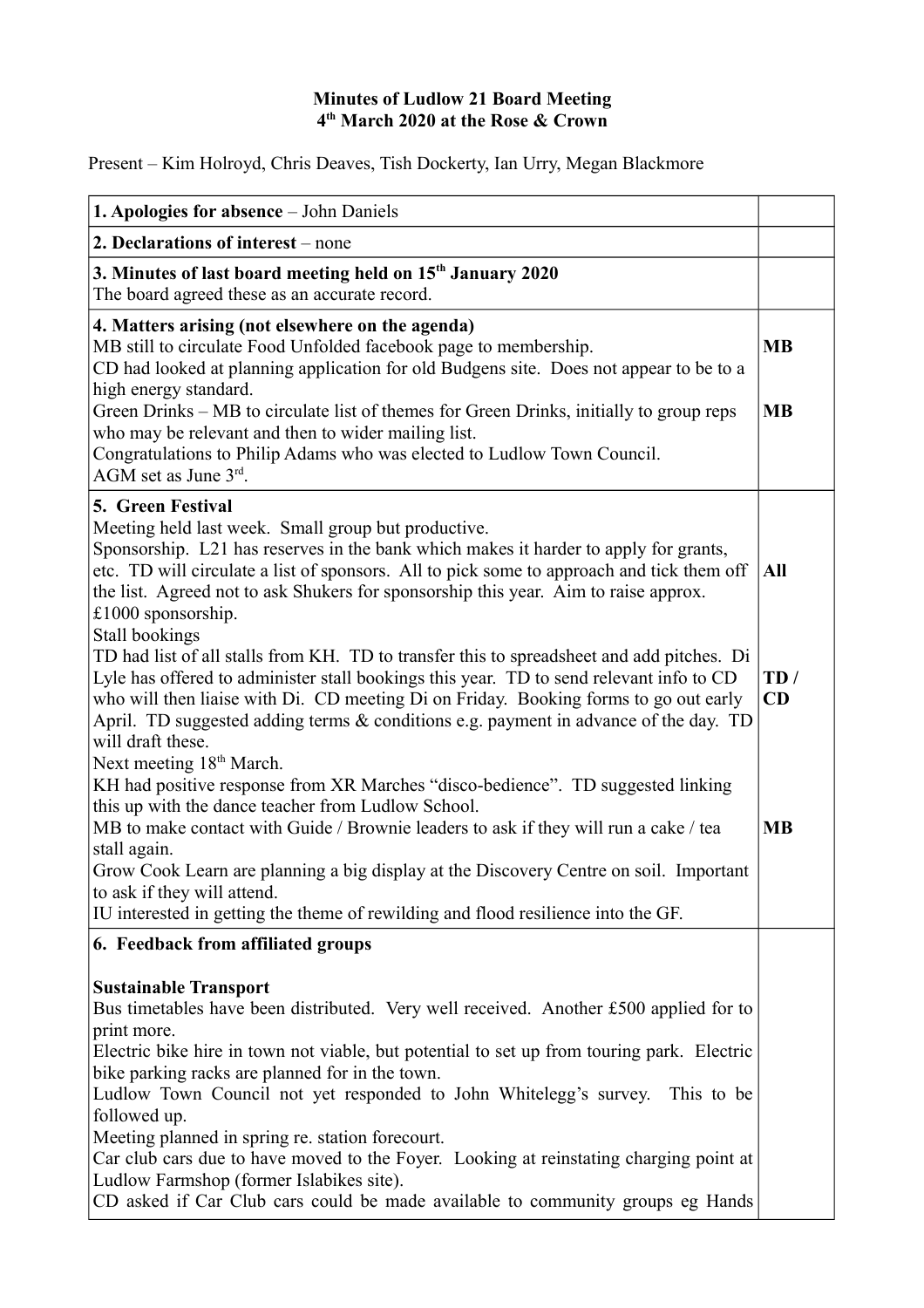Together Ludlow at a reduced rate. KH to enquire.

## **Fairtrade**

Fairtrade Fortnight been very busy.

Big event was Food Conference on 29<sup>th</sup> Feb with speakers from Traidcraft, Slow Food England, Fair Trade Foundation, local organic farmers. About 100 attendees. successful. Round-up of actions had been agreed.

Board congratulated Fairtrade Town group and Ludlow Food Network on the running of the day. TD felt that there needs to be a re-connection between Fairtrade group and L21. L21 could have e.g. helped with funding for the conference.

## **Climate Friendly Diet**

KH and Pete Lawley from Myriad gave a talk at Ludlow Library.

## **Swifts**

Nothing new to report

#### **Education**

IU led Ludlow 21 input on first joint Climate strike event with XR and local Ludlow College students. Two young people in particular had been very involved and worked hard on publicity etc. Valentine's day theme was 'love the planet'. Clarion the 15ft polar bear in attendance. Marched from Brewery up through town. Speeches and open mike event on Events Square. Somewhat disappointing that more students did not get involved. IU been contacted since by Bryony James from XR re projects with schools. Organising a schools conference in June.

Board agreed that Ludlow 21 should continue involvement. IU happy to be the link. TD expressed concern about insurance position.

## **Incredible Edible**

Seed swap and potato day held on  $15<sup>th</sup>$  Feb. Unfortunately coincided with Storm Denis, which affected turnout, but still successful. New people who had attended social came to the swap. Some leftover seeds been offered to a member who was flooded.

Restoring Shropshire Verges event held on 2<sup>nd</sup> March. Janet Cobb from Edgton spoke about her project. Work being done to set up an action group in Ludlow, and get Janet an invite to speak to Town Council and talk to them about managing verges more sustainably for wildlife, increasing wildflowers.

Next Incredible Edible social Monday 30<sup>th</sup> March, Wicked Grin.

## **Energy**

Ground heat project going ahead. CD had done some work on this with Sharenergy and a Memorandum of Understanding had been agreed. Feasibility study wholly funded, with the idea then being that residents then form their own community association.

Neen Sollars Hydro was generating quite well. Flooding has clogged up the mechanism, this is being cleaned up by the owner.

Still little news about Town Council's zero carbon plans.

# **GSX**

Climate meeting held last night.

**Car Club**

### **KH**